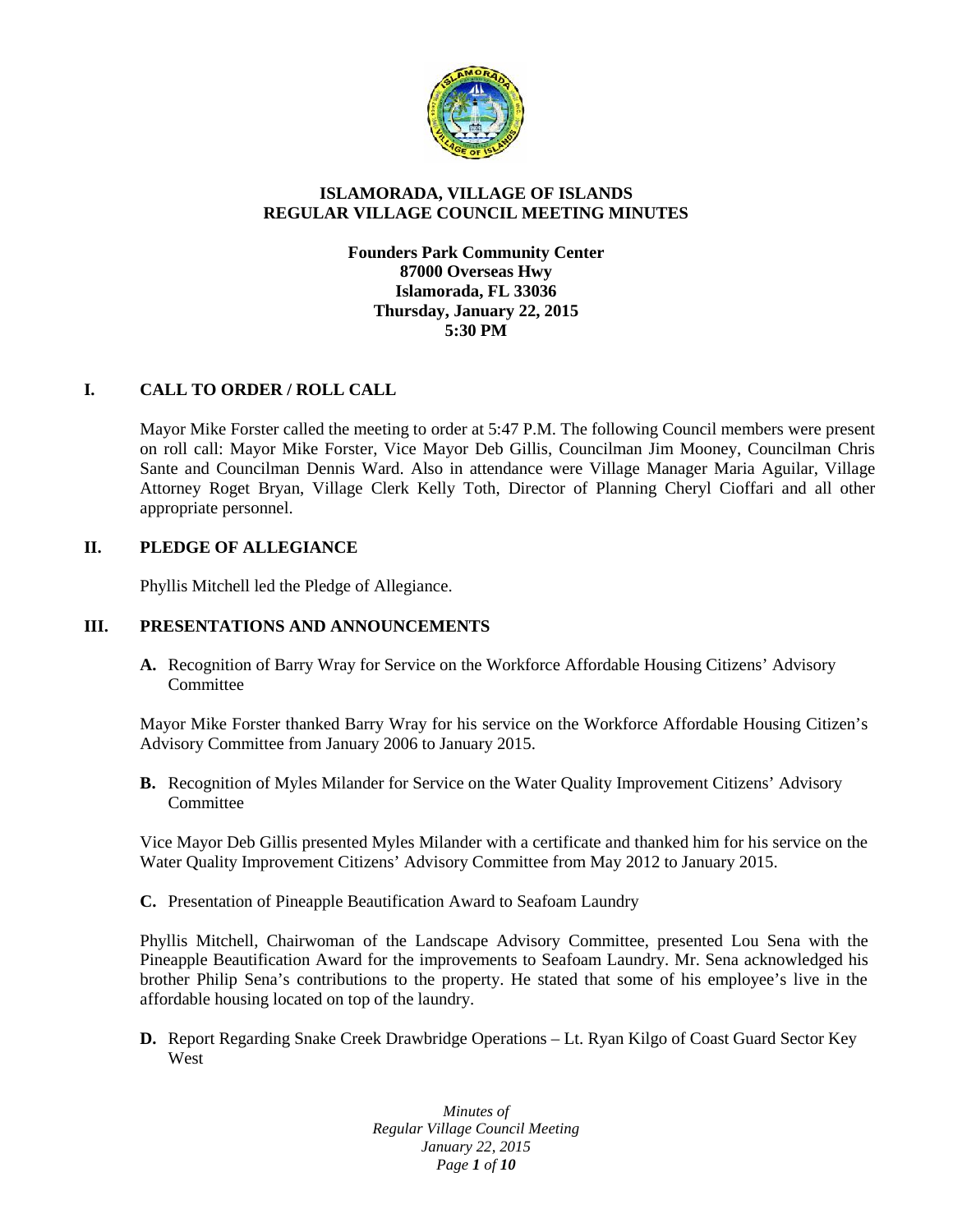Lieutenant Ryan Kilgo, Chief of Waterway Management for Coast Guard Sector Key West, provided an overview of the authority of this division. Mr. Kilgo explained the process for changing the bridge operation schedule referencing the handout to Council titled "Figure 6-2 Drawbridge Operation: Evaluating and Effecting Changes".

Lieutenant Kilgo stated the request he received from Council was for temporary relief which would be a deviation of 180 days. If it proved to be beneficial for the community and the waterway users they could pursue a final rule if necessary. Mr. Kilgo added that they are looking into enforcement issues regarding unnecessary openings and working toward identifying the best process for improvement.

Councilman Chris Sante stated that on January 16, 2015 at 6:12 the bridge tender opened the drawbridge for a vessel that could have passed had they lowered their outriggers and stated that he believed that the vessel could be fined.

Lieutenant Kilgo stated he understood that when the bridge operator is signaled he must follow the schedule and open the bridge. Lieutenant Kilgo stated he is currently working closely with the Islamorada Coast Guard station and that they would be the primary unit responsible for pursuing civil penalties.

Mayor Mike Forster suggested placing signage on the bridge regarding the penalties for not lowering outriggers in an effort to educate waterway users. Mayor Forster thanked Lieutenant Kilgo for presenting his report. Mayor Forster stated that Monroe County Board of County Commissioners and the City of Marathon had passed resolutions in support of this effort. He explained that the excessive bridge openings have a residual effect for everyone.

Mayor Mike Forster spoke in support of the temporary deviation and suggested parallel efforts toward a permanent solution.

Lieutenant Kilgo stated that a 90-day comment period is required and that it could be conducted during the test deviation period in an effort to speed up the process. He assured Council that this item had his utmost attention.

**E.** FDOT Presentation Regarding the Fills- Patty Ivey

Vice Mayor Deb Gillis requested that Tab 12 be moved forward to follow the FDOT presentation.

Ms. Patty Ivey, with the Florida Department of Transportation Marathon Maintenance Division, stated that the division is responsible for the state highway system from Key West to Florida City. She provided Council with a brief history of the Indian Key Fill and stated that five interagency staff meetings had occurred resulting in ideas for development of a Master Plan. Ms. Ivey stated that the interagency effort had progressed to the point that public input was now needed. Ms. Ivey presented a list of undesirable existing conditions and goals for improvement that had been identified by the group. She stated FWC needed Islamorada Village Council support to move forward with obtaining permits for the dock and the ramp project.

Vice Mayor Deb Gillis inquired as to how the Village would obtain parking around the boat ramp area. Ms. Ivey stated that first an interagency agreement would be needed because Department of Environmental Protection (DEP) leases that portion of the boat ramp. Ms. Ivey stated communications had been initiated with DEP representatives to find out how to obtain use of a portion of the area for parking.

Mayor Mike Forster clarified that the presentation was a summary of what had occurred thus far and that Council's formal approval for the dock and handicap parking was needed.

> *Minutes of Regular Village Council Meeting January 22, 2015 Page 2 of 10*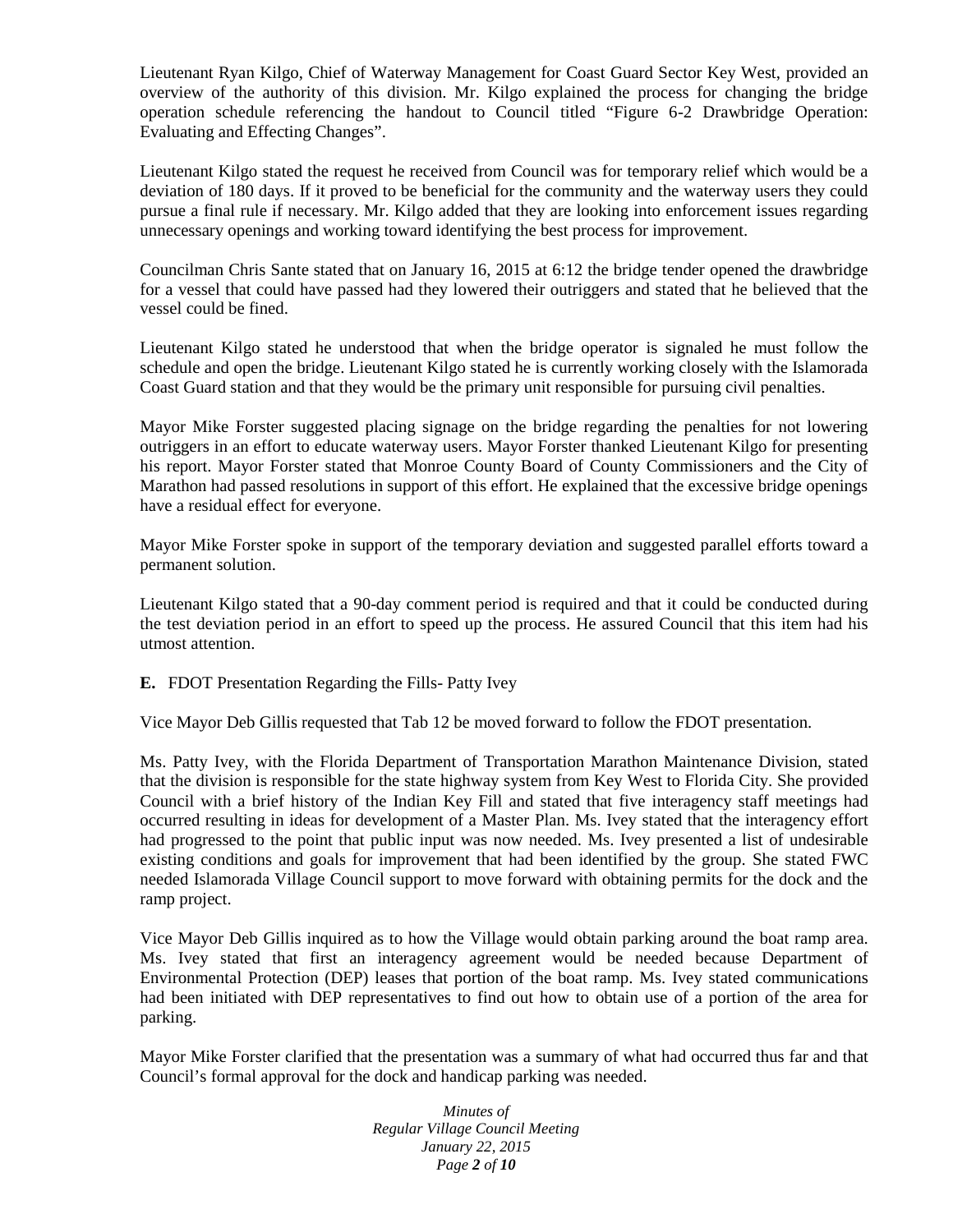Ms. Ivey requested Council's approval to move forward with a public workshop to obtain community input. Mayor Forster requested that a discussion be held at the community workshop regarding a reduction in the speed limit to 45 mph for the area between the former Papa Joe's to just south of Robbie's. Ms. Ivey explained that if the reduction in the speed limit was embraced by the public the Council could move forward with a resolution and send the resolution to the FDOT Traffic Operations Division in Miami. She stated the Division would then do an evaluation and render a decision.

Councilman Chris Sante announced he was appointing Myles Milander to the Local Planning Agency and stated he was reappointing all of his current committee members.

Vice Mayor Deb Gillis announced she has an opening on the Water Quality Improvement Citizens' Advisory Committee.

#### **IV. PUBLIC COMMENT**

Mayor Mike Forster opened public comment.

Dave Purdo thanked the emergency medical services for assisting Mrs. Irving Eyster recently with her medical needs. He spoke in support of the Snake Creek Bridge opening once on the hour.

Frank Derfler, Secretary of the Upper Keys Rotary Club announced the 20<sup>th</sup> Annual Rotary Gigantic Nautical Flea Market to be held on February  $21<sup>st</sup>$  and  $22<sup>nd</sup>$  at Founder Park. He stated the Upper Keys Rotary Club and the Key Largo Rotary Club had provided benefits in the amount of \$266,000 dollars over the last 28 months to over 170 students from Coral Shores High School, Island Christian School as well as local home schooled children.

Mayor Mike Forster closed public comment.

#### **V. AGENDA: Request for Deletion / Emergency Additions**

Vice Mayor Deb Gillis requested to move her report regarding her trip to Washington D.C. up to follow the FDOT presentation because Nicole Rapanos, Florida Keys Director for Congressman Carlos Curbelo was in attendance.

Councilman Dennis Ward added discussion regarding workforce affordable housing under XIV. Mayor/Council Communications.

Councilman Ward requested a future discussion item on reinstituting the Florida Keys League of Cities.

# **VI. CITIZENS' ADVISORY COMMITTEE UPDATES**

#### **A.** Landscape Advisory Committee Update

Phyllis Mitchell, Committee Chair, reported the Landscape Advisory Committee had met on January 13<sup>th</sup> and that Marilyn Rogers was elected Chair and Shelby Heeter was elected Vice Chair. Ms. Mitchell announced that the committee will be hosting a booth at the February 19<sup>th</sup> Morada Way Art Walk and the booth theme will be "Shade Tolerant Plants". She announced Environmental Resources Manager, Susan Sprunt as the new staff liaison to the committee and that Donna Sprunt was now serving as a member of the committee. Ms. Mitchell stated there was a vacancy on the committee.

### **VII. VILLAGE MANAGER REPORTS AND UPDATES**

*Minutes of Regular Village Council Meeting January 22, 2015 Page 3 of 10*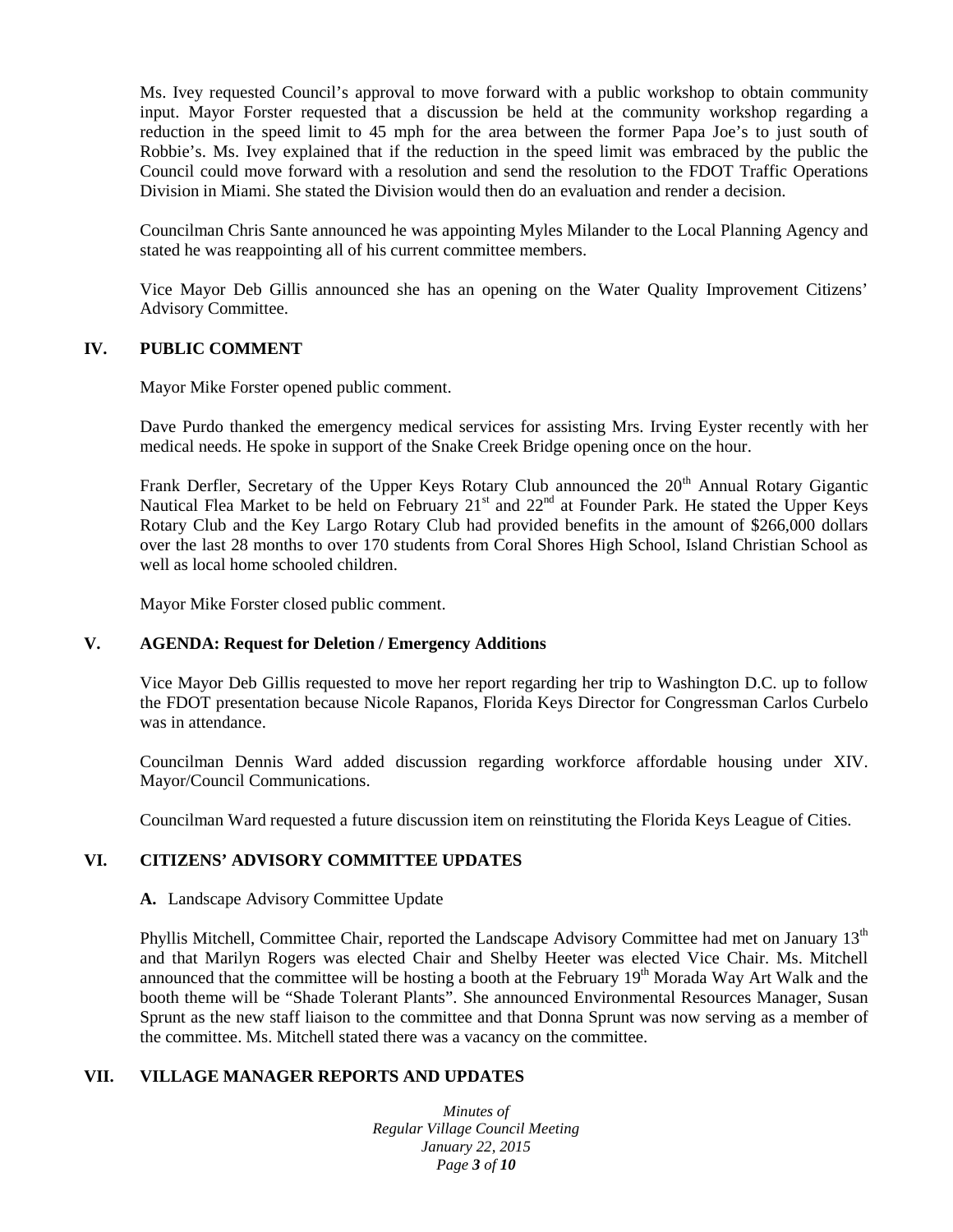#### **VIII. CONSENT AGENDA**

### **A.** Minutes:

December 18, 2014 Regular Village Council Meeting

Vice Mayor Deb Gillis made a motion to approve. Councilman Jim Mooney seconded the motion. Council voted all in favor. The motion passed 5-0.

# **IX. WASTEWATER MATTERS**

**A.** Wastewater Project Update

Wastewater Program Manager Greg Tindle provided a construction update and reported that the salt water intrusion levels for January had been within the allowable limits and that they are continuing to look for leaks. He stated AirVac would be testing the Middle Plantation Key system on February  $16<sup>th</sup>$  and that if all goes well they anticipate sending connection letters out in early March. Vice Mayor Deb Gillis reminded the public of possible wastewater funding assistance through the Community Development Block Grant (CDBG). Councilman Jim Mooney asked how many properties were connected in North Plantation Key. Mr. Tindle replied 1,000 had connected with 149 remaining.

Mayor Mike Forster opened public comment.

Jim Bellizzi requested that Council bury the sewer pipes below the depth of the basin on Gulfside Drive.

Mayor Mike Forster closed public comment.

# **X. ORDINANCES**

**A.** Second Reading -Ordinance Amending the Land Development Regulations to Amend Transfer of Development Rights (TDRS)

Village Attorney Roget Bryan read the title of the ordinance and announced this is second reading and a public hearing. Director of Planning Cheryl Cioffari presented the staff report recommending approval.

Mayor Mike Forster opened public comment; seeing none public comment was closed.

Councilman Chris Sante made a motion to approve. Vice Mayor Deb Gillis seconded the motion. Council voted all in favor. The motion passed 5-0.

# **XI. QUASI-JUDICIAL**

**A.** Application for Administrative Relief (AR 15-02) for Boy Scouts of America Florida High Adventure Sea Base

Councilman Chris Sante requested that Tabs 4-7 be handled as one item. Village Attorney Roget Bryan stated he had to read the titles of each item, request all ex-parte communications, and that each item had to be voted on independently.

Village Attorney Roget Bryan read the quasi-judicial statement and requested that anyone not having been sworn in raise their hand. Village Clerk Kelly Toth swore in the witnesses.

> *Minutes of Regular Village Council Meeting January 22, 2015 Page 4 of 10*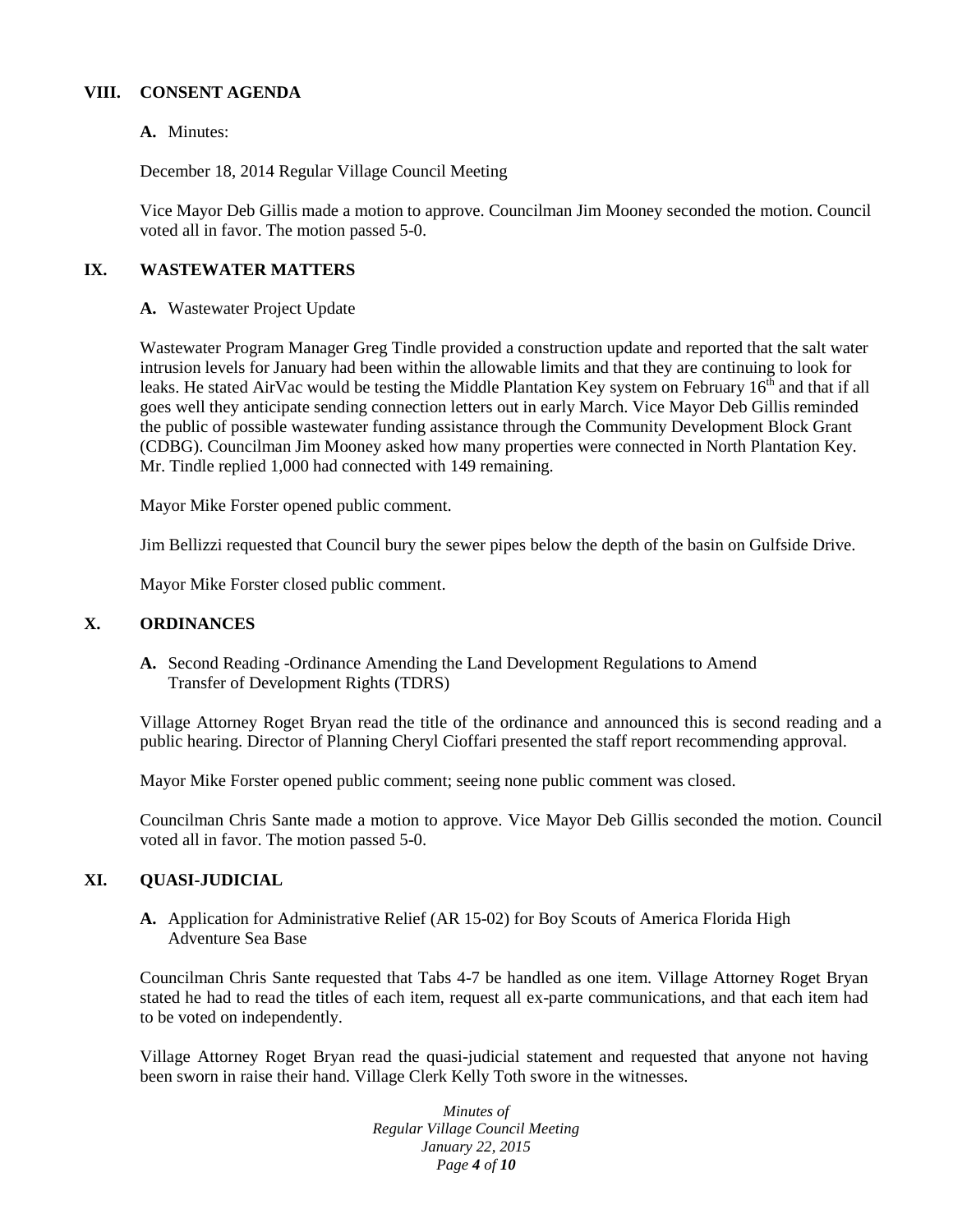Village Attorney Roget Bryan read the titles of the resolutions for Tabs 4 through 7 pertaining to the following applications for administrative relief: AR 15-02, AR 15-03, AR 15-04, and AR 15-05. Mr. Bryan requested Council disclose any ex-parte communications regarding the four applications. Councilman Chris Sante stated he had received Village communications. Vice Mayor Deb Gillis, Mayor Mike Forster, Councilman Dennis Ward and Council Jim Mooney stated they had communications with Keith Douglass. Planner Thomas Skidmore presented the staff report and BPAS rankings for Tabs 4 through 7.

Mayor Mike Forster invited the applicant to speak.

Applicant Keith Douglas stated housing was needed for Florida Sea Base year-round staff. He stated that due to income restrictions, they had to apply for market rate BPAS allocations for the four contiguous lots. Mr. Douglas stated that after four years, his requests for BPAS allocations were still in the queue. He reported that the vegetation survey had been completed, invasive exotics removed and that the lots were scarified. He stated they were shovel ready and had demonstrated, over the years, the ability to manage a project of this size.

Mayor Mike Forster invited public comment for those for and those against Tabs 4 through 7; there was none.

Director of Planning Cheryl Cioffari stated the applicant had requested Council give consideration to waiving the application fees of \$1,500 dollars each. Council discussion ensued resulting in denial of the request.

Councilman Chris Sante made a motion to approve the request to provide administrative relief in the form of one (1) BPAS allocation award. The allocation award shall be awarded pursuant to Village Code Section 30-475(g) from previous market rate rollover allocations. Vice Mayor Deb Gillis seconded the motion. Council voted all in favor. The motion passed 5-0.

**B.** Application for Administrative Relief (AR 15-03) for Boy Scouts of America Florida High Adventure Sea Base

Councilman Chris Sante made a motion to approve the request to provide administrative relief in the form of one (1) BPAS allocation award. The allocation award shall be awarded pursuant to Village Code Section 30-475(g) from previous market rate rollover allocations. Vice Mayor Deb Gillis seconded the motion. Council voted all in favor. The motion passed 5-0.

**C.** Application for Administrative Relief (AR 15-04) for Boy Scouts of America Florida High Adventure Sea Base

Councilman Chris Sante made a motion to approve the request to provide administrative relief in the form of one (1) BPAS allocation award. The allocation award shall be awarded pursuant to Village Code Section 30-475(g) from previous market rate rollover allocations. Vice Mayor Deb Gillis seconded the motion. Council voted all in favor. The motion passed 5-0.

**D.** Application for Administrative Relief (AR 15-05) for Boy Scouts of America Florida High Adventure Sea Base

Councilman Chris Sante made a motion to approve the request to provide administrative relief in the form of one (1) BPAS allocation award. The allocation award shall be awarded pursuant to Village Code

> *Minutes of Regular Village Council Meeting January 22, 2015 Page 5 of 10*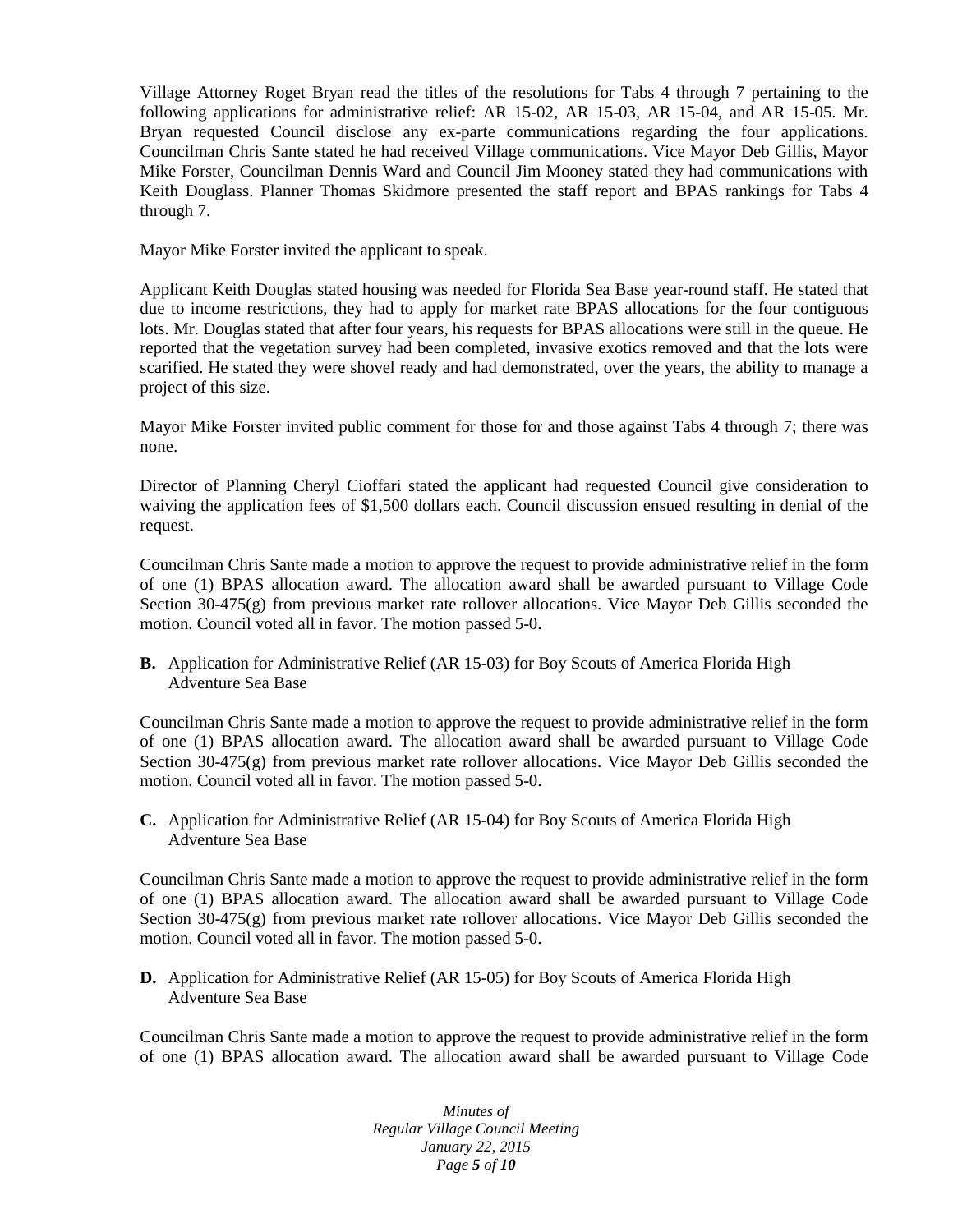Section 30-475(g) from previous market rate rollover allocations. Vice Mayor Deb Gillis seconded the motion. Council voted all in favor. The motion passed 5-0.

**E.** Future Land Use Map (FLUM) Amendment (FLRZ-14-05) for a Property Located at 85301 Overseas Highway

Village Attorney Roget Bryan read the title of the ordinance and stated this is a public hearing. He requested Council disclose any ex-parte communications. Councilman Jim Mooney, Mayor Mike Forster and Vice Mayor Deb Gillis disclosed they had spoken with Don Horton. Councilman Dennis Ward disclosed he had spoken with Stephen Kurutz. Councilman Chris Sante reported he did not have any ex parte communications. Senior Planner Shane Laakso presented the staff report recommending approval.

Mayor Mike Forster invited the applicant to speak.

Don Horton, agent for the applicant, stated the owner needs the additional parking to eliminate parking on the right-of-way which happens frequently. He explained the 2-2 vote of the Local Planning Agency stating that the tie vote comes to Council as a negative. Mr. Horton explained one of the members who would have voted for the project did not make the meeting due to flight delays. He explained that adding the additional parking will improve Fire Department access and improve stormwater runoff. Mr. Horton stated he believed the applicant intended to use the existing dwelling unit for staff housing.

Mayor Mike Forster opened public comment to those in favor of the item.

Dave Purdo, Stephen Kurutz, Todd Chandler spoke in favor of the application. Pete Bacheler spoke about the lack of parking in the Village and in support of more parking. He stated Monroe County was the number two tourist destination in the state of Florida, second to Orlando.

Mayor Mike Forster opened public comment to those opposed; seeing none public comment was closed.

Vice Mayor Deb Gillis stated that heavy buffers would be needed in the future due to the property being situated next to residential.

Councilman Dennis Ward asked if there were any other plans for the property other than parking. Don Horton stated the owner Howard Brody had contemplated installing a pool, but that he mainly needs the parking.

Councilman Chris Sante made a motion to approve. Vice Mayor Deb Gillis seconded the motion. Council voted all in favor. The motion passed 5-0.

**F.** Zoning Amendment (FLRZ-14-05) for a Property Located at 85301 Overseas Highway

Village Attorney Roget Bryan read the title of the ordinance and stated this is a public hearing. He requested Council disclose any ex-parte communications. Councilman Jim Mooney, Mayor Mike Forster and Vice Mayor Deb Gillis disclosed they had spoken with Don Horton. Councilman Dennis Ward disclosed he had spoken with Stephen Kurtz. Councilman Chris Sante did not have any ex-parte communications. Senior Planner Shane Laakso presented the staff report recommending approval.

Mayor Mike Forster invited the applicant to speak.

Don Horton requested Council approve the zoning amendment.

Mayor Mike Forster opened public comment to those for the item.

*Minutes of Regular Village Council Meeting January 22, 2015 Page 6 of 10*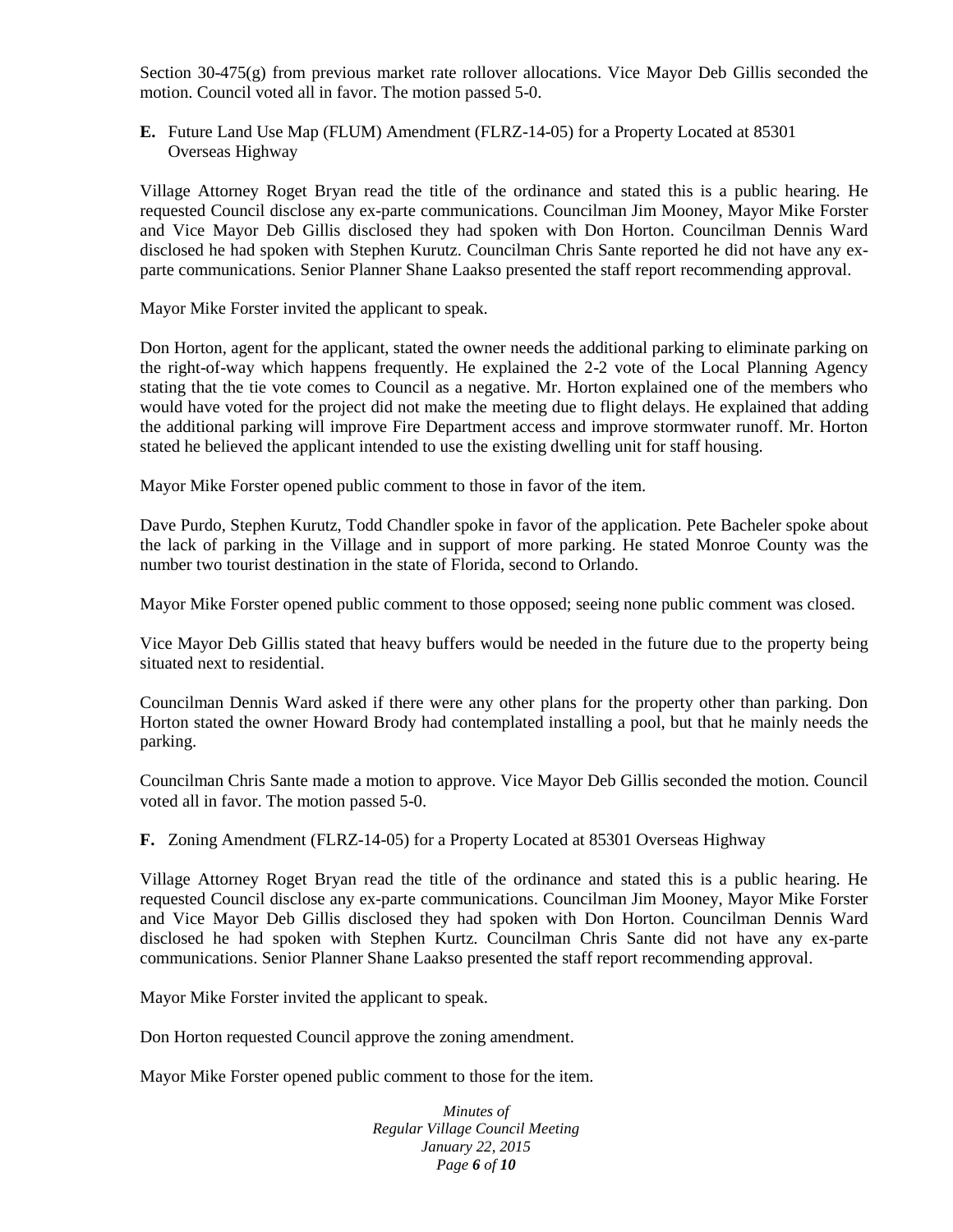Todd Chandler, Stephen Kurtz, and Pete Bacheler spoke in favor of the item.

Mayor Mike Forster opened public to those opposed; seeing none, public comment was closed.

Councilman Dennis Ward made a motion approve. Councilman Jim Mooney seconded the motion. Council voted all in favor. The motion passed 5-0.

#### **XII. RESOLUTIONS**

**A.** Resolution Approving Amendment No. 1 to the Florida Department of Environmental Protection State Financial Assistance Agreement Pursuant to Line Items 1626A and 1672 of the 2014-2015 General Appropriations Act (Mayfield Grant)

Village Attorney Roget Bryan read the title of the resolution. Director of Finance, Ian Proverbs presented the staff report recommending approval.

Mayor Mike Forster opened public comment; seeing none, public comment was closed.

Vice Mayor Deb Gillis made a motion to approve. Councilman Jim Mooney seconded the motion. Council voted all in favor. The motion passed 5-0.

**B.** Resolution Approving Agreement Between Islamorada, Village of Islands, and Government Services Group, Inc. for CDBG Program Administration Services

Village Attorney Roget Bryan read the title of the resolution. Director of Finance, Ian Proverbs presented the staff report recommending approval.

Mayor Mike Forster opened public comment; seeing none, public comment was closed.

Vice Mayor Deb Gillis made a motion to approve. Mayor Mike Forster seconded the motion. Council voted all in favor. The motion passed 5-0.

**C.** Resolution Supporting the Proposed Florida Fish and Wildlife/Florida Department of Environmental Protection Shoreline Stabilization and Improved Boat Ramp at Indian Key Fill

Village Attorney Roget Bryan read the title of the resolution. Director of Public Works, Lesli Wojtecki presented the staff report recommending approval.

Ms. Wojtecki recited the following additional language to be incorporated into the resolution as requested by FWC to clarify the scope of work for the shoreline stabilization project "… with an approximate 75 feet to either side of the boat ramp as necessary to stabilize the shoreline for the boat ramp."

Mayor Mike Forster opened public comment.

Jim Bellizzi suggested Council consider improving the current boat ramp to save money.

Vice Mayor Deb Gillis explained that the Village was not paying for this project and that she understood the improvements were in addition to the existing ramp. Mayor Mike Forster clarified that the Village did not own the boat ramp property.

> *Minutes of Regular Village Council Meeting January 22, 2015 Page 7 of 10*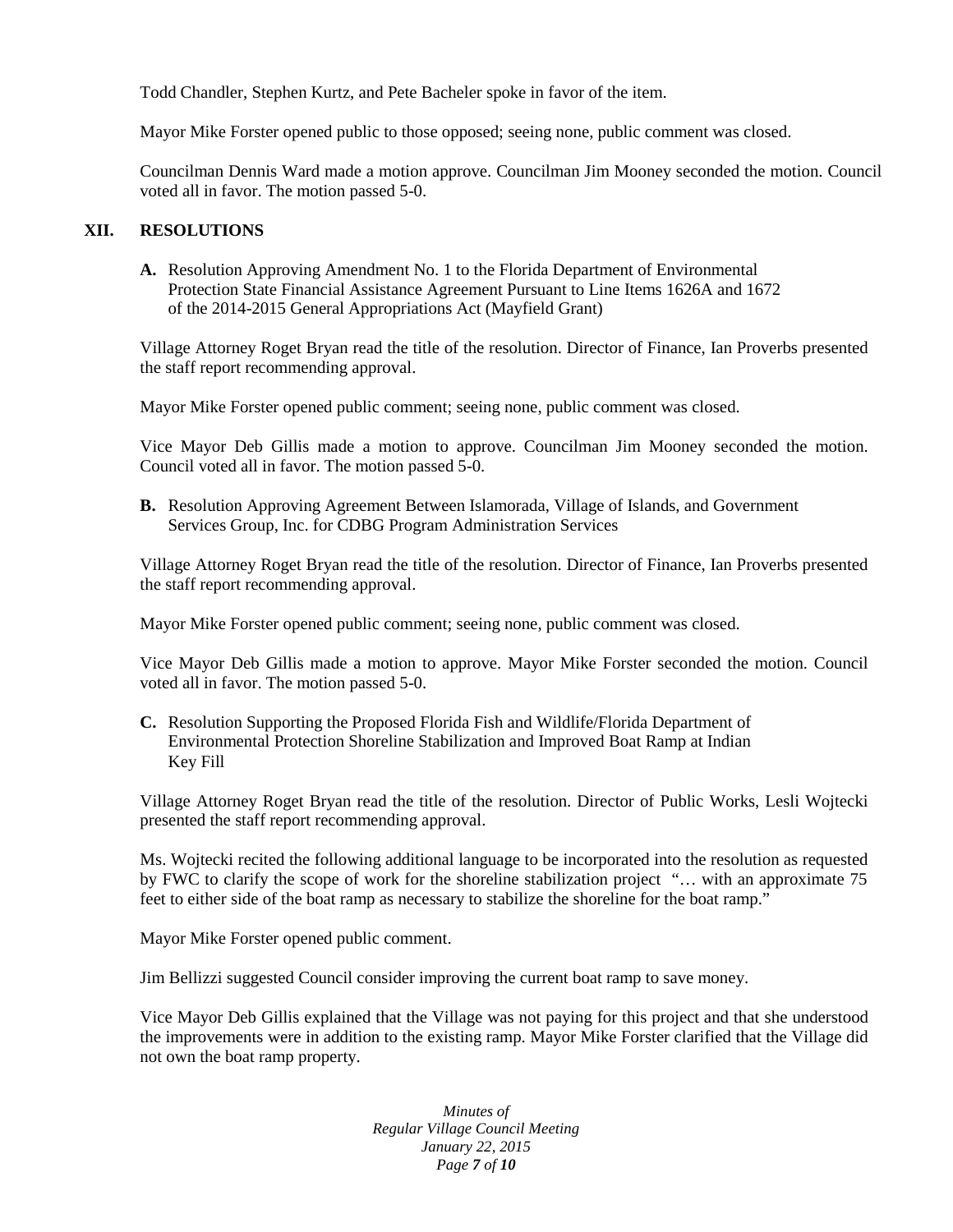Mayor Forster closed public comment.

Vice Mayor Deb Gillis made a motion to approve. Councilman Chris Sante seconded the motion. Council voted all in favor. The motion passed 5-0.

**D.** Resolution Approving Selection of Engineering and Architectural Services Firms

Village Attorney Roget Bryan read the title of the resolution. Director of Finance, Ian Proverbs presented the staff report recommending approval.

Councilman Dennis Ward asked if surveying services were included under engineering. Director of Finance Ian Proverbs explained that surveying was going to be bid out separately.

Mayor Mike Forster opened public comment; seeing none, public comment was closed.

Councilman Jim Mooney made a motion to approve. Councilman Dennis Ward seconded the motion. Council voted all in favor. The motion passed 5-0.

**E.** Resolution Amending the Building Permit Fee Schedule

Village Attorney Roget Bryan read the title of the resolution. Director of Planning, Cheryl Cioffari presented the staff report recommending approval.

Mayor Mike Forster opened public comment; seeing none, public comment was closed.

Councilman Chris Sante made a motion to approve. Vice Mayor Deb Gillis seconded the motion. Council voted all in favor. The motion passed 5-0.

**F.** Resolution Approving the Agreement Between Florida Department of Transportation and Islamorada, Village of Islands, to Realign a Portion of the Florida Keys Overseas Heritage Trail

Village Attorney Roget Bryan read the title of the resolution. Director of Public Works, Lesli Wojtecki presented the staff report recommending approval.

Councilman Jim Mooney stated he assumed the Village would be working with the Morada Way Arts & Cultural District (MWACD) on this project because MWACD had offered, at a previous Village Council meeting, to assist with funding the project.

Mayor Mike Forster opened public comment.

Dave Boerner, Board President of the Morada Way Arts and Cultural District stated that they would assist with funding.

Mayor Mike Forster closed public comment.

Councilman Dennis Ward made a motion to approve. Councilman Jim Mooney seconded the motion. Council voted all in favor. The motion passed 5-0.

#### **XIII. MOTIONS**

### **XIV. MAYOR / COUNCIL COMMUNICATIONS**

*Minutes of Regular Village Council Meeting January 22, 2015 Page 8 of 10*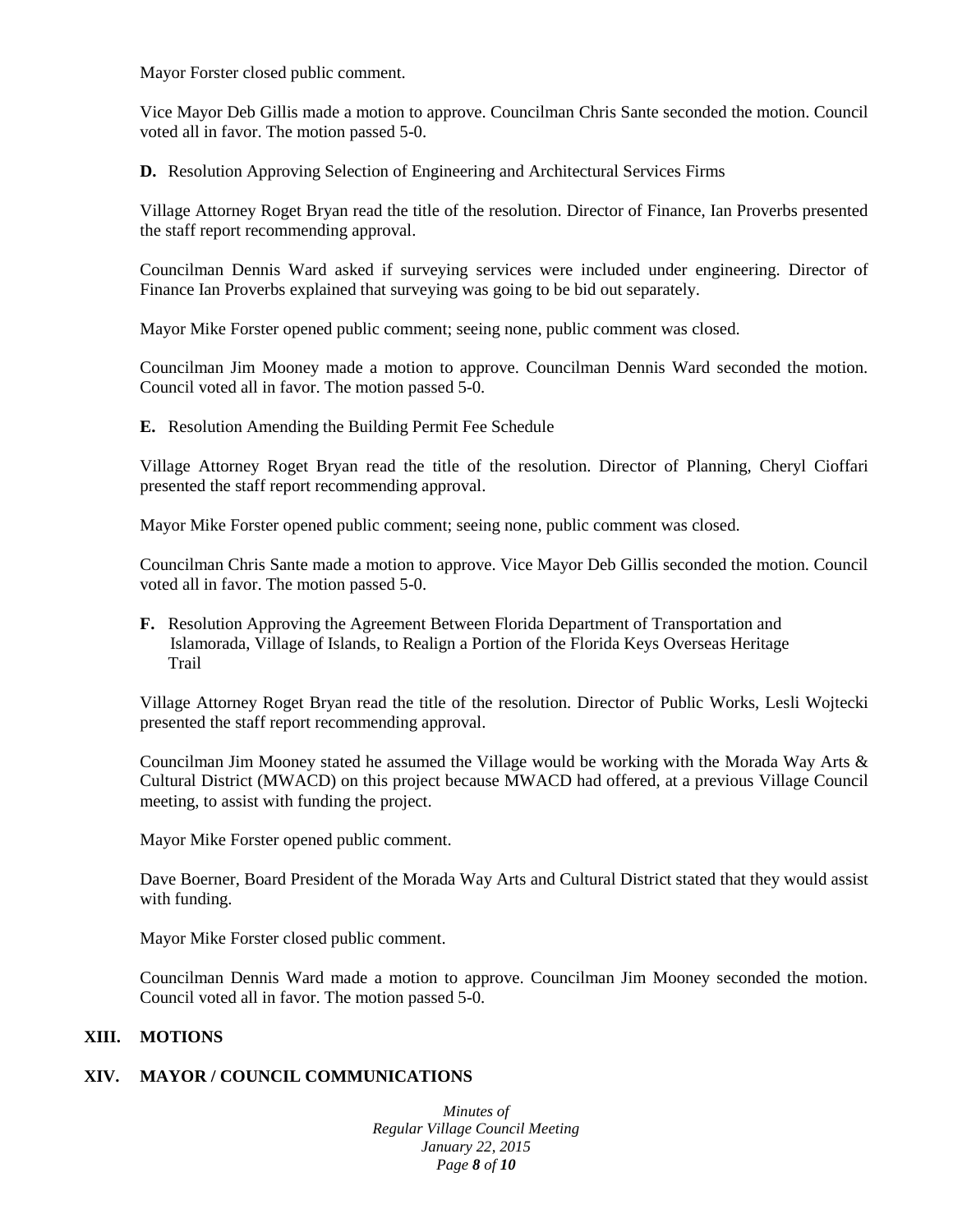Mayor Mike Forster recognized Village Manager Maria Aguilar and Assistant Village Manager and Public Information Officer Mary Swaney for their communication efforts with the United States Coast Guard, FDOT, the Monroe County Board of County Commissioners and the City of Marathon regarding the Snake Creek Bridge schedule.

**A.** Discussion Regarding Sewer Fill –Councilman Sante

Councilman Chris Sante requested the Council give direction to staff to research where the sewer fill is being stored or if it is being sold. Councilman Sante stated he sees it as a potential revenue stream for the Village. Wastewater Program Manager stated he would look into it. Mayor Mike Forster stated Habitat for Humanity in Key Largo was given 14 loads of fill.

Mayor Mike Forster opened public comment.

Jim Bellizzi stated he thought the fill had been sold.

Mayor Mike Forster closed public comment.

**B.** Discussion Regarding De Minimis Rule on Commercial Square Footage –Councilman Sante

Councilman Chris Sante suggested using the assistance of local citizens such as Dave Boerner and the Local Planning Agency (LPA) to assist the Planning Department with addressing some of the easier recommendations made by the Planning Ad Hoc Committee in an effort to expedite the process. Discussion ensued among Council and staff regarding the outstanding items, LPA's role, Council's role as a policy maker, and outstanding items on the Planning Ad Hoc Committees recommendation list. Director of Planning, Cheryl Cioffari reported regarding the many items completed by the Planning Department; and the lengthy analysis and multiple communications involved in bringing an item to fruition.

Village Attorney Roget Bryan elaborated to clarify the process. He stated that recommendations can come from the citizens to the Council; Council can discuss the recommendation and give direction to staff with parameters; staff will prepare the item and give to the LPA for review and then the item will be brought forward to the Council for approval. Dave Boerner offered his assistance to staff with Council directed changes.

Council agreed and gave staff direction to bring forward a change allowing for de minimis square footage on commercial property.

**C.** Update on Federal Lobbying Trip to Washington D.C. – Vice Mayor Gillis

Vice Mayor Deb Gillis reported that she, Village Attorney Roget Bryan, Village Manager Maria Aguilar, three lobbyists, representatives from Key Largo Wastewater Treatment District and the City of Marathon went to Washington D.C. to seek environmental infrastructure funding from the Army Corps of Engineers for the Florida Keys Water Quality Improvement Program. Vice Mayor Gillis reported the group attended approximately ten meetings stated that the Village recently received copies of a letter of support from nine representatives and a letter of support from Senator Bill Nelson. She stated this funding could be used for the wastewater project.

Ms. Nicole Rapanos, Florida Keys Director for Congressman Carlos Curbelo stepped to the podium and introduced herself to Council and the public.

> *Minutes of Regular Village Council Meeting January 22, 2015 Page 9 of 10*